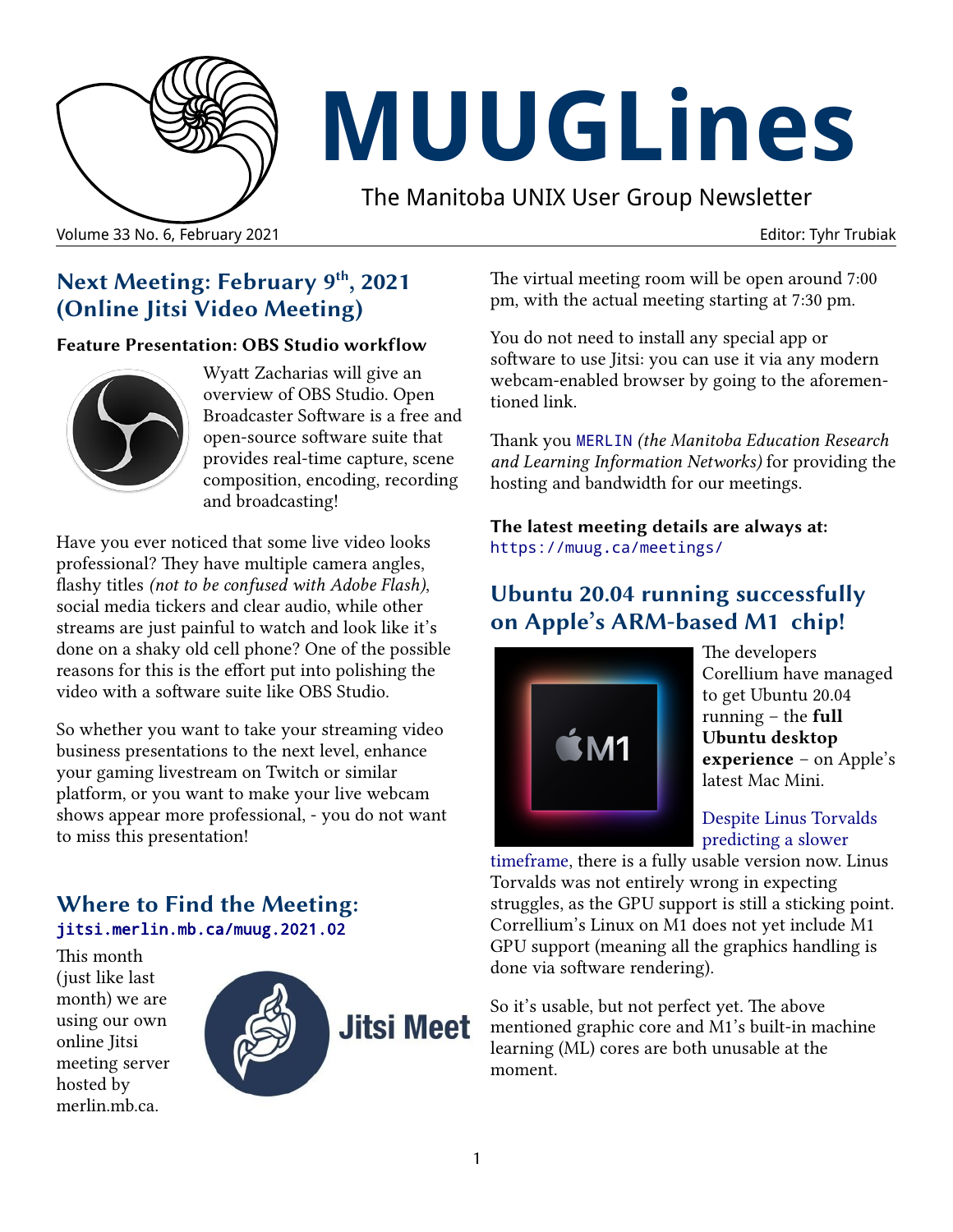

Corellium code is able to work with the following hardware interfaces:

- Apple AIC interrupt controller
- Apple UART driver
- SMP support
- PMGR support (power gating)
- DART support (Apple IOMMU)
- GPIO
- $I2C$
- USB Type-C controller adaptation
- USB (on the Type C ports only)

Corellium will be making it's Linux for M1 code freely available under an open source license.

In supporting news, an independent crowd-funded initiative called the Asahi Linux project is currently attempting to reverse engineer/create a Linuxcompatible graphics driver for M1 chips, as well as bring the Arch Linux distro to Apple's M1 architecture.

## **Sudo Root Privilege Escalation Vulnerability Patched**

Sudo 1.9.5p2 was released Jan 26,2021. It patches two security issues:

- [CVE-2021-3156](https://cve.mitre.org/cgi-bin/cvename.cgi?name=2021-3156) (a.k.a. Baron Samedit), discovered by Qualys Research Labs. It could allow local users (sudoers and non-sudoers) to obtain unintended access to the root account.
- [CVE-2021-23239](https://cve.mitre.org/cgi-bin/cvename.cgi?name=CVE-2021-23239), a vulnerability discovered in Sudo's sudoedit utility, which could allow

a local attacker to bypass file permissions and determine if a directory exists or not. This security flaw affected Sudo versions before 1.9.5.



# **Where is Chromium?**



Reports are indicating that certain Linux distros might be removing Chromium from their official repositories very soon. This is due a lot of frustration

expressed by the Linux Dev community when Google team member Jochen Eisinger mentioned they will be banning the sync support system of Chromium on March 15, 2021.

What key features is Google cutting off? *(hint: spell checking, translation and account syncing)*

- Google account sync
- **Geolocation**
- Click to Call
- Chrome spelling API
- Contacts API
- Chrome translate element
- Safe browsing

Why is Google suddenly removing support for these features in Chromium? "Security" is the reason Google stated. Google says access to these features is not supposed to be accessible out of Google Chrome.

*So I guess access to things like spill chucking...I mean spell checking on these API's for the past 7 or so years outside of Google Chrome has been putting people at risk all this time?*

It is worth noting that **all versions of Chromium** will be affected by this on March 15, 2021, regardless of version of method of installation.

However, not every "Chromium-based" browser will be as affected by the API change. Vivaldi uses its own sync engine, as does Microsoft's Edge (although Edge for Linux currently does not support it).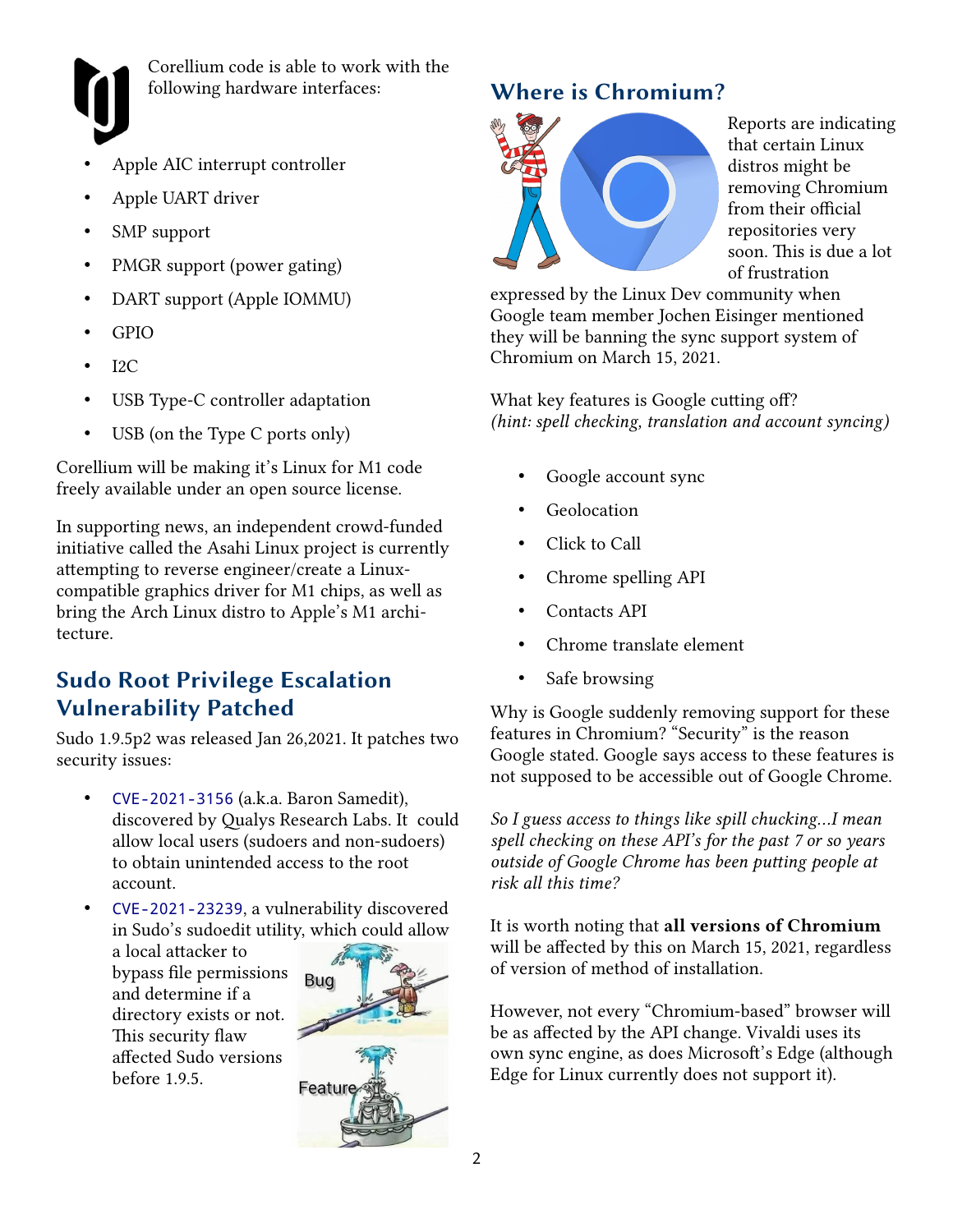# **Mozilla Firefox 85 released**



- The 1<sup>st</sup> release of Firefox without support for the Adobe Flash Player plugin.
- Major privacy features: "Network Partitioning" - eliminates cross-site tracking by partitioning network resources instead of sharing them. This option was available in Firefox 84, but is now turned on by default.

For those of you that like to be watched, you can disable the "Network Partitioning" antitracking feature by setting the **privacy.partition.network\_state** option in **about:config** to *false*.

While Mozilla claims the performance impact is negligible for most users, websites will technically take longer to load since website data will now be downloaded for each toplevel domain with the feature defaulted on.



• Firefox 85 now "isolates so-called supercookies". Super-cookies? Did you think clicking the "clear cookies" button cleared all the cookies? Nope. Super-cookies are a type of tracker hidden in your web browser which nicely track everything you do even after you "clear the cookies". They survive activities that normal cookies couldn't – kind of like superheroes or supervillians...but without spandex.

So now these super-cookies are "isolated".

• Ability to remove all your saved logins with a single mouse click

### **Feel like Firefox 85 is so yesterday's news? Firefox 86 is in the beta channel for public testing!**

"Basic" support for AVIF (AV1 Image File Format) – a lossless, royalty-free open source image file format that encodes AV1 bitstreams in HEIF (High Efficiency Image File Format), around 50% smaller sizes than JPEG while being lossless.

"Basic" support means no advanced features like colorspace support or animated images.

#### **GParted 1.2 Partition Editor Released with exFAT Support**



- Microsoft's exFAT file system is now supported when partitioning disks
- Gparted 1.2 also sets the default alignment to cylinder for the

Amiga partition table...

I do not know how many of you are still using an Amiga or modifying Amiga partition tables, but as a former Amiga user, I'm happy to hear about this change if it helps you.

- Waits for udev changes on /dev/DISK before erasing signatures
- improves support for FAT file system

#### **AWS to Fork Elasticsearch**



Elastic's license had changed from open source ALv2 to SSPL (Server Side Public License), which is more

restrictive. Amazon Web Services will be publishing their new forks of Elasticsearch and Kibana in new Git repos "within the next few weeks".

#### **Red Hat Acquires StackRox**



Red Hat This can strengthen Red Hat's position with their **Kanadia StackRox** Hybrid Multi-Cloud

Strategy, with a price tag of roughly \$100 million.